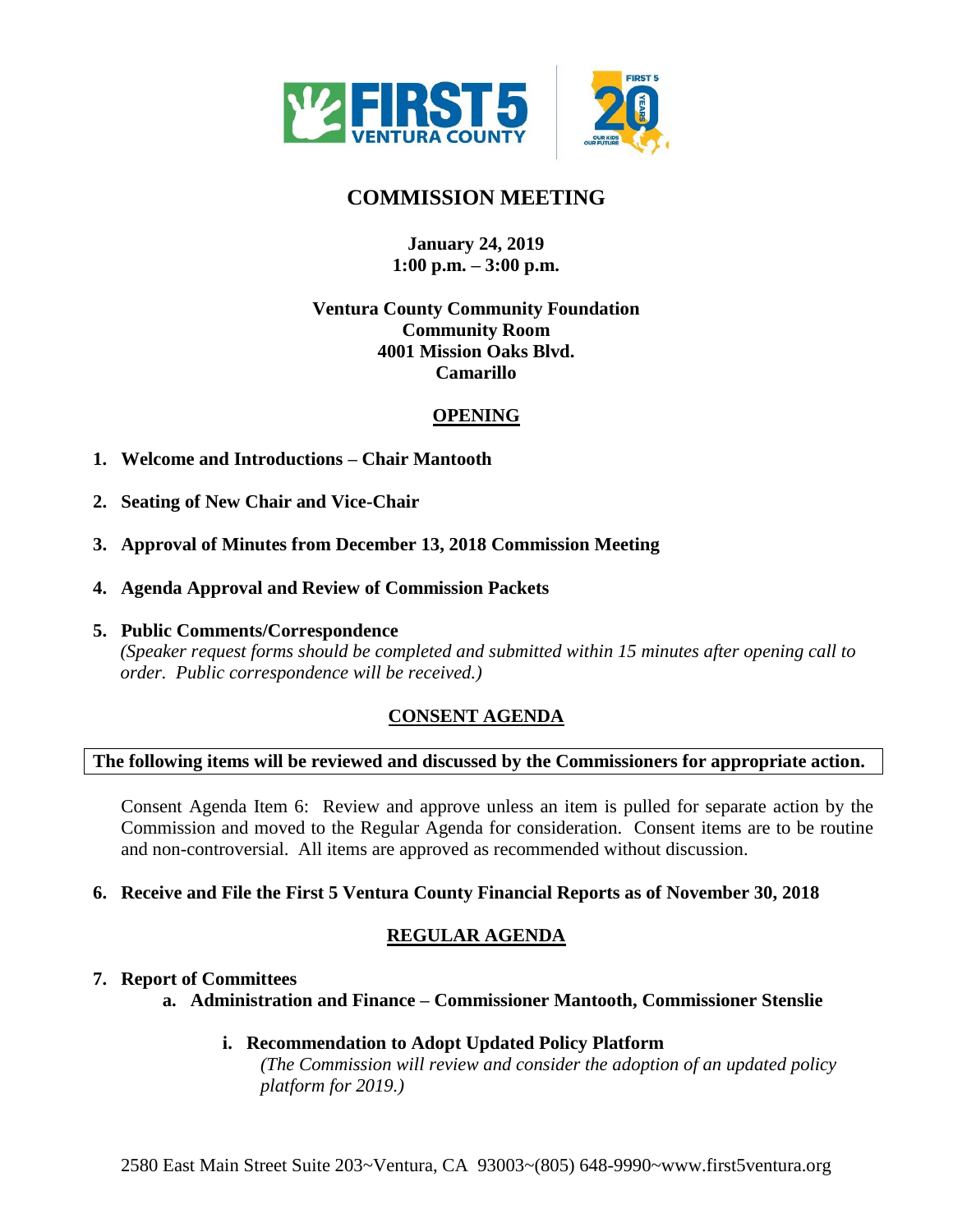First 5 Ventura County Agenda – January 24, 2019 Page 2

## **ii. Recommendation to Approve Strategies and Activities to Facilitate Transition to Redesigned Neighborhood for Learning (NfL) Initiative.**

*(Recommended action would approve the use of up to \$300,000 in available unspent funds to be used for strategies and activities to facilitate the transition by funding the new NfL contractor, Interface Children & Family Services, from January 28, 2019 to June 30, 2019.)*

# **iii. Preliminary Review of Assumptions for FY 2019-20 Budget**

*(The Commission will review and provide input on the preliminary assumptions and key messages that will be used to develop the FY 2019-20 budget.*

**8. Review and Discussion of Key Recommendations and Findings from the First 5 Ventura County Annual Evaluation Report, Fiscal Year 2017-18 – Sam McCoy, Mika Clark (SPRA)** *(The Commission will review findings from the FY 2017-18 Evaluation Report and consider proposed areas for further examination.)*

## **9. Recommendation to Continue Contract with Interface Children and Family Services to implement 2-1-1 – Petra Puls**

*(Recommended action would grant authority to the Executive Director to continue to contract with Interface Children and Family Services to administer and implement 2-1-1, not to exceed a maximum amount of \$160,000 for July 1, 2019 through June 30, 2021.)*

# **10. Discussion and Consideration of FY 2019-21 Strategic Investments - Petra Puls**

*(The Commission will receive an update on the Implementation Plan for FY 2019-21 Strategic Investments, including the transition to the redesigned Neighborhoods for Learning (NfL) placebased services model. The Commission will also review and consider approval of the implementation model for funding preschool spaces and for early identification and intervention through the Help Me Grow framework, beginning with July 1, 2019.)*

## **11. Report from Executive Director – Petra Puls**

- (a) Report on Administrative Operations
- (b) Update on Commission Initiatives
- (c) Update on Statewide First 5 Activities

# **12. Commission Member Comments**

*(Government Code Section 54954.2(a) states: "No action or discussion shall be undertaken on any item not appearing on the posted agenda, except that members of a legislative body or its staff may briefly respond to statements made or questions posed by persons exercising their public testimony rights under Section 54954.3. In addition, on their own initiative or in response to questions posed by the public a member of a legislative body or its staff may ask a question for clarification, make a brief announcement, or make a brief report on his or her own activities. Furthermore, a member of a legislative body, or the body itself, subject to rules or procedures of the legislative body, may provide a reference to staff or other resources for factual information, request staff to report back to the body at a subsequent meeting concerning any matter, or take action to direct staff to place a matter of business on a future agenda.")*